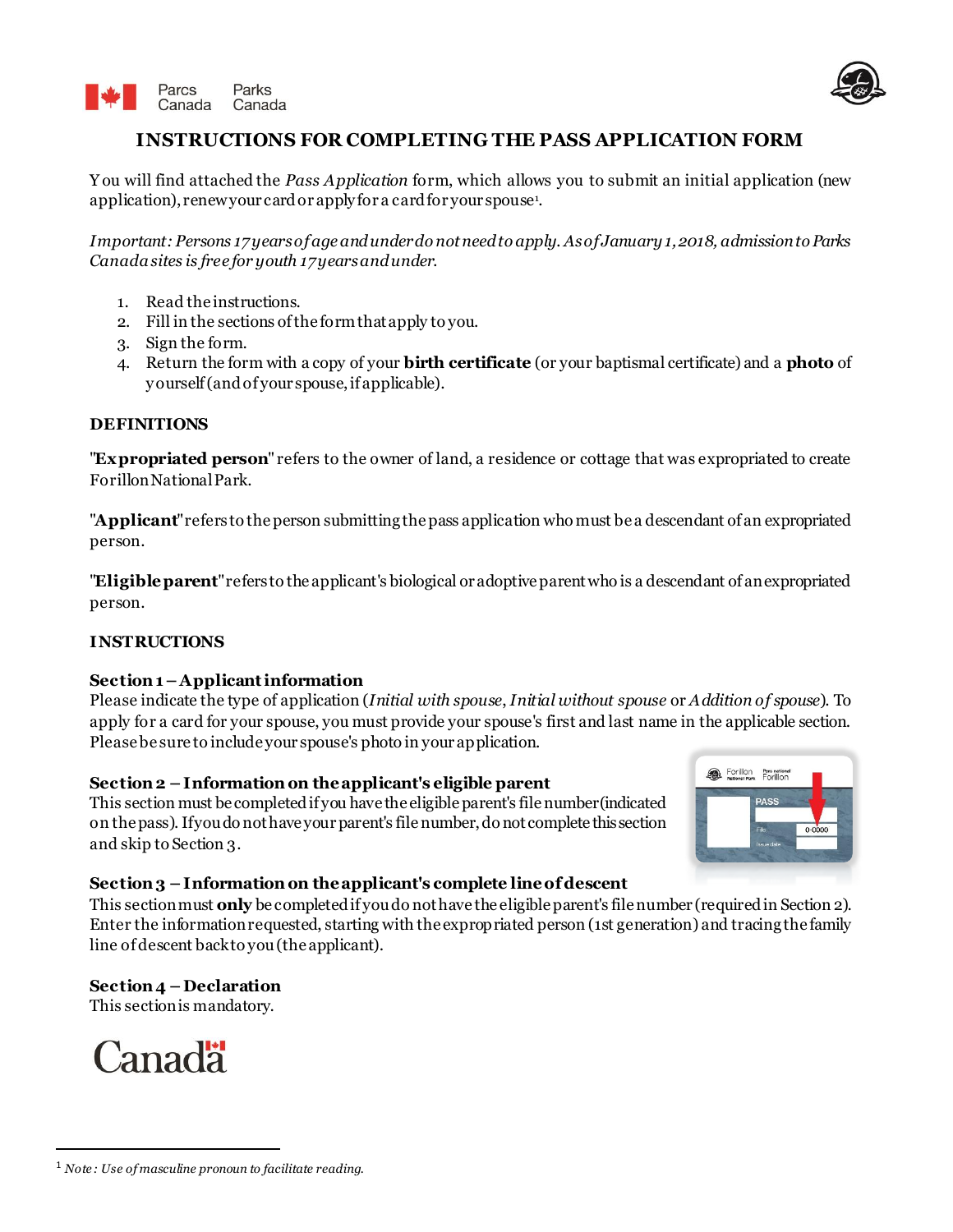



#### **PHOTO REQUIREMENTS**

The photo submitted for the pass must be:

- an accurate representation of y our current appearance (taken within the last 12months);
- centred, with your face and the top of your shoulders facing the camera;
- clear, well-defined and in focus;
- 50 mm wide by 70 mm long (2 inches wide by 2 3/4inches long) and sized so that face height is between 31 mm (1 1/4 inches) and 36 mm (1 7/16inches) from the chin to the top of the head (see example);
- in electronic (JPEG) or paper format;
- in colour or black and white;
- on a plain white or very light background.

## **IS YOUR APPLICATION COMPLETE?**

- $\Box$  The form is filled out: sections 1 and 2 OR sections 1 and 3.
- $\Box$  The form is signed in Section 4.
- $\Box$  Y ou have included a copy of your birth certificate OR baptismal certificate.
- $\Box$  Y ou have included your photo (and a photo of your spouse, if applicable).

#### **SENDING YOUR REQUEST**

By mail:

**Pass Application Forillon National Park 1501, ForillonBoulevard Gaspé QC G4X 6M1**

By email: [info-expropriation.forillon@pc.gc.ca](mailto:info-expropriation.forillon@pc.gc.ca)

#### **FOR MORE INFORMATION**

**■** By phone 418-368-5505

<sup>th</sup> By email [info-expropriation.forillon@pc.gc.ca](mailto:info-expropriation.forillon@pc.gc.ca)

 $\Box$  Online <https://www.pc.gc.ca/en/pn-np/qc/forillon/visit/permis-permits>